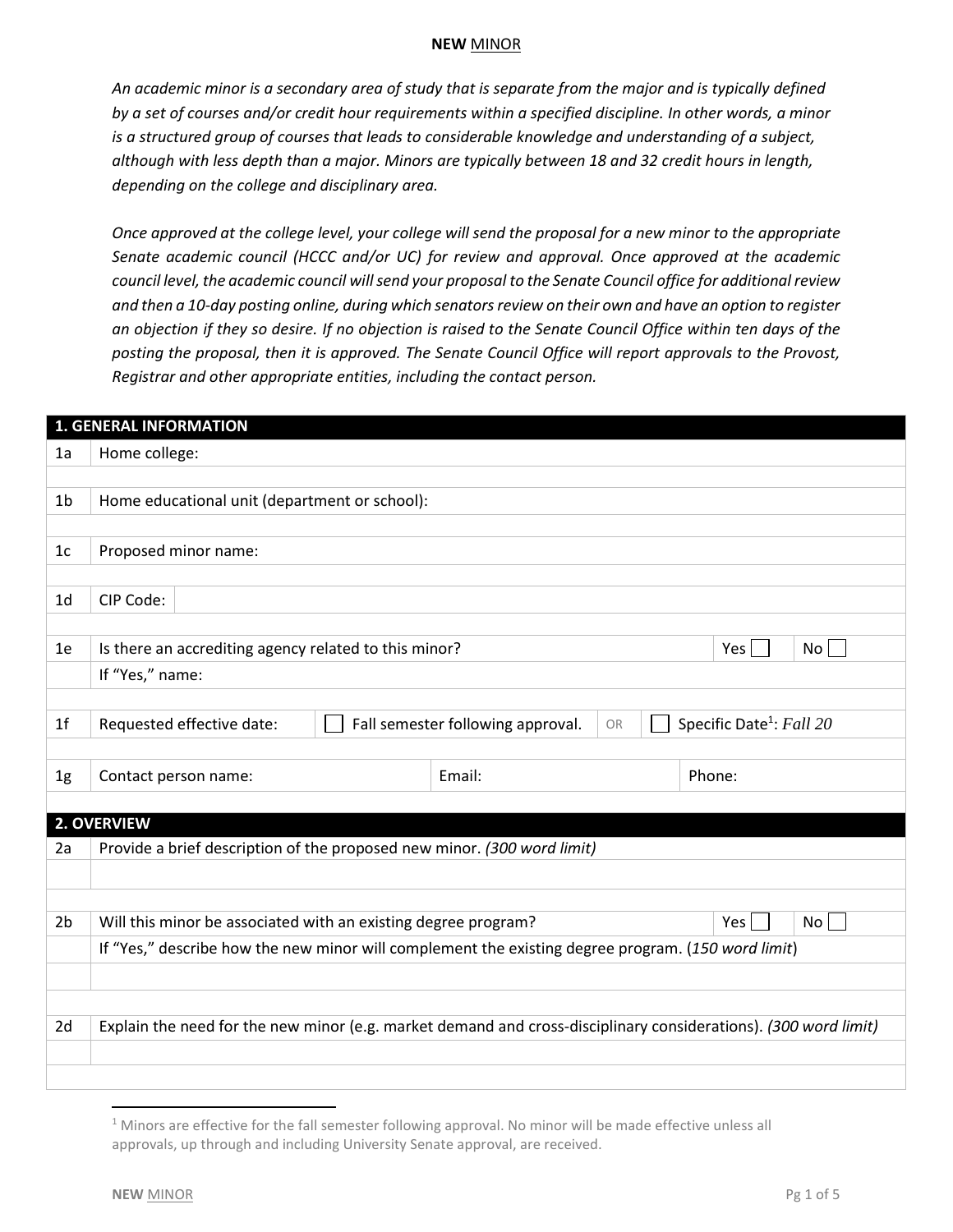| 2f | Describe the demographics of the intended audience. (150 word limit)                                                                                                                                                                |                                                                                                                 |                                                                                                                |          |           |  |  |  |
|----|-------------------------------------------------------------------------------------------------------------------------------------------------------------------------------------------------------------------------------------|-----------------------------------------------------------------------------------------------------------------|----------------------------------------------------------------------------------------------------------------|----------|-----------|--|--|--|
|    |                                                                                                                                                                                                                                     |                                                                                                                 |                                                                                                                |          |           |  |  |  |
|    |                                                                                                                                                                                                                                     |                                                                                                                 |                                                                                                                |          |           |  |  |  |
| 3a | Describe how the proposed minor will be administered, including admissions, student advising, retention, etc.                                                                                                                       |                                                                                                                 |                                                                                                                |          |           |  |  |  |
|    | (150 word limit)                                                                                                                                                                                                                    |                                                                                                                 |                                                                                                                |          |           |  |  |  |
|    |                                                                                                                                                                                                                                     |                                                                                                                 |                                                                                                                |          |           |  |  |  |
|    |                                                                                                                                                                                                                                     |                                                                                                                 |                                                                                                                |          |           |  |  |  |
|    |                                                                                                                                                                                                                                     | The faculty of record is the faculty body responsible for ALL aspects of the program, including courses, credit |                                                                                                                |          |           |  |  |  |
| 3b | hours, rigor, changes to the program, etc. Please identify the program's faculty of record by choosing ONE of the<br>four scenarios below. For more information on each faculty of record scenario, visit                           |                                                                                                                 |                                                                                                                |          |           |  |  |  |
|    |                                                                                                                                                                                                                                     |                                                                                                                 |                                                                                                                |          |           |  |  |  |
|    | http://www.uky.edu/Faculty/Senate/files/Forms/UNDG_DegPgm/facultyofrecord1.html.<br>Scenario 3<br>Scenario 1<br>Scenario 2<br>Scenario 4<br><b>OR</b>                                                                               |                                                                                                                 |                                                                                                                |          |           |  |  |  |
|    |                                                                                                                                                                                                                                     | <b>OR</b>                                                                                                       |                                                                                                                | OR       |           |  |  |  |
|    | If Scenarios 2, 3, or 4 are chosen, please provide describe/list/name the members of the faculty of record and<br>describe the voting rights of members of the faculty of record. Include the process and standards for identifying |                                                                                                                 |                                                                                                                |          |           |  |  |  |
|    |                                                                                                                                                                                                                                     |                                                                                                                 | the program director, as well as adding and deleting members of the faculty of record. (150 word limit)        |          |           |  |  |  |
|    |                                                                                                                                                                                                                                     |                                                                                                                 |                                                                                                                |          |           |  |  |  |
|    |                                                                                                                                                                                                                                     |                                                                                                                 |                                                                                                                |          |           |  |  |  |
| 2h | Initially, will any portion of the minor be offered via DL?                                                                                                                                                                         |                                                                                                                 |                                                                                                                |          | Yes<br>No |  |  |  |
|    |                                                                                                                                                                                                                                     |                                                                                                                 | If "Yes," please indicate below the percentage of the minor that will be offered via DL.                       |          |           |  |  |  |
|    | 1% - 24%                                                                                                                                                                                                                            | $25% - 49%$                                                                                                     | $50\% - 74\%$                                                                                                  | 75 - 99% | 100%      |  |  |  |
|    |                                                                                                                                                                                                                                     |                                                                                                                 |                                                                                                                |          |           |  |  |  |
|    |                                                                                                                                                                                                                                     |                                                                                                                 | If "Yes," describe the DL course(s) in detail, including the number of required DL courses. (200 word limit)   |          |           |  |  |  |
|    |                                                                                                                                                                                                                                     |                                                                                                                 |                                                                                                                |          |           |  |  |  |
|    |                                                                                                                                                                                                                                     |                                                                                                                 |                                                                                                                |          |           |  |  |  |
|    | <b>3. RESOURCES</b>                                                                                                                                                                                                                 |                                                                                                                 |                                                                                                                |          |           |  |  |  |
| 3d | Will the minor utilize courses from other academic units?                                                                                                                                                                           |                                                                                                                 |                                                                                                                |          | Yes<br>No |  |  |  |
|    | If "Yes," two pieces of supporting documentation are required.                                                                                                                                                                      |                                                                                                                 |                                                                                                                |          |           |  |  |  |
|    |                                                                                                                                                                                                                                     |                                                                                                                 |                                                                                                                |          |           |  |  |  |
|    |                                                                                                                                                                                                                                     |                                                                                                                 | Check to confirm that appended to the end of this form is a letter of support from the other units'            |          |           |  |  |  |
|    | chair/director <sup>2</sup> from which individual courses will be used. The letter must include demonstration of true                                                                                                               |                                                                                                                 |                                                                                                                |          |           |  |  |  |
|    | collaboration between multiple units <sup>3</sup> and impact on the course's use on the home educational unit.                                                                                                                      |                                                                                                                 |                                                                                                                |          |           |  |  |  |
|    | Check to confirm that appended to the end of this form is verification that the chair/director of the other unit                                                                                                                    |                                                                                                                 |                                                                                                                |          |           |  |  |  |
|    | has consent from the faculty members of the unit. This typically takes the form of meeting minutes.                                                                                                                                 |                                                                                                                 |                                                                                                                |          |           |  |  |  |
|    |                                                                                                                                                                                                                                     |                                                                                                                 |                                                                                                                |          |           |  |  |  |
| 3e |                                                                                                                                                                                                                                     |                                                                                                                 | What are the (non-course) financial implications for the proposed minor, including any projected budget needs? |          |           |  |  |  |
|    | (300 word limit)                                                                                                                                                                                                                    |                                                                                                                 |                                                                                                                |          |           |  |  |  |
|    |                                                                                                                                                                                                                                     |                                                                                                                 |                                                                                                                |          |           |  |  |  |
|    |                                                                                                                                                                                                                                     |                                                                                                                 |                                                                                                                |          |           |  |  |  |
| 3f | Will the proposed minor utilize resources (e.g. departmentally controlled equipment or<br>Yes<br>No<br>lab space) from additional units/programs?                                                                                   |                                                                                                                 |                                                                                                                |          |           |  |  |  |
|    | If "Yes," identify the other resources that will be shared. (150 word limit)                                                                                                                                                        |                                                                                                                 |                                                                                                                |          |           |  |  |  |
|    |                                                                                                                                                                                                                                     |                                                                                                                 |                                                                                                                |          |           |  |  |  |

 $2$  A dean may submit a letter only when there is no educational unit below the college level, i.e. there are no departments/schools.

<sup>&</sup>lt;sup>3</sup> Show evidence of detailed collaborative consultation with such units early in the process.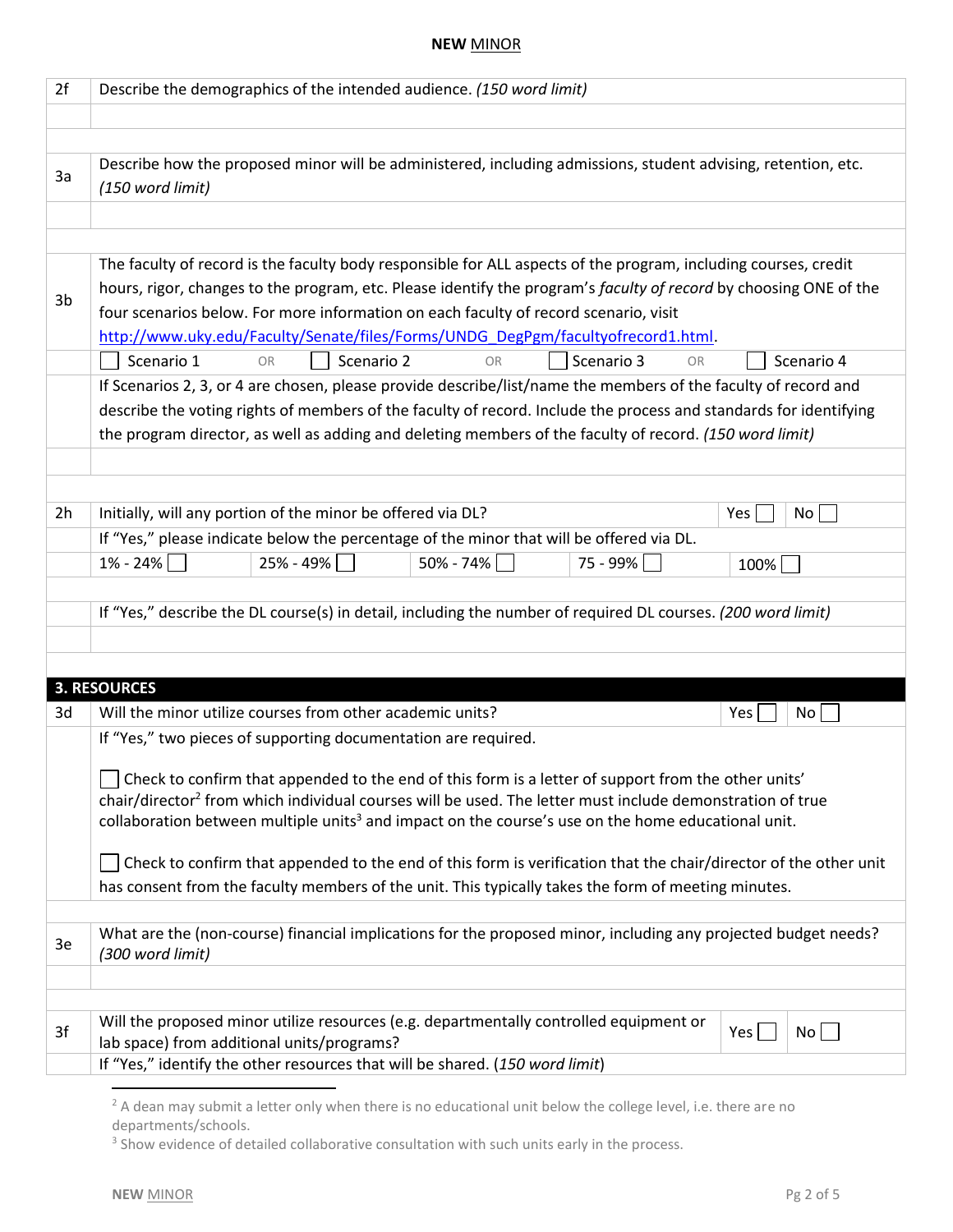|                    | If "Yes," two pieces of supporting documentation are required.                                                                                                                                                          |                                                                   |                      |                            |  |  |  |
|--------------------|-------------------------------------------------------------------------------------------------------------------------------------------------------------------------------------------------------------------------|-------------------------------------------------------------------|----------------------|----------------------------|--|--|--|
|                    | Check to confirm that appended to the end of this form is a letter of support from the appropriate<br>chair/director <sup>4</sup> of the unit whose "other resources" will be used.                                     |                                                                   |                      |                            |  |  |  |
|                    | Check to confirm that appended to the end of this form is verification that the chair/director of the other unit<br>has consent from the faculty members of the unit. This typically takes the form of meeting minutes. |                                                                   |                      |                            |  |  |  |
|                    |                                                                                                                                                                                                                         |                                                                   |                      |                            |  |  |  |
|                    |                                                                                                                                                                                                                         | 4. ADMISSIONS CRITERIA AND CURRICULUM STRUCTURE                   |                      |                            |  |  |  |
| 4a                 | Are there any admissions requirements for the proposed minor? (150 word limit)<br>Yes<br>No                                                                                                                             |                                                                   |                      |                            |  |  |  |
|                    | If "Yes," describe below.                                                                                                                                                                                               |                                                                   |                      |                            |  |  |  |
|                    |                                                                                                                                                                                                                         |                                                                   |                      |                            |  |  |  |
| 4b                 | Are there any prerequisites for the minor? (If "Yes," indicate and answer using the area<br>$Yes$    <br>No <sub>1</sub><br>below. If "No," indicate and proceed to 4d.)                                                |                                                                   |                      |                            |  |  |  |
| Prefix &<br>Number |                                                                                                                                                                                                                         | <b>Course Title</b>                                               | Credit<br><b>Hrs</b> | Course Status <sup>5</sup> |  |  |  |
|                    |                                                                                                                                                                                                                         |                                                                   |                      | Select one                 |  |  |  |
|                    |                                                                                                                                                                                                                         |                                                                   |                      | Select one                 |  |  |  |
|                    |                                                                                                                                                                                                                         |                                                                   |                      | Select one                 |  |  |  |
|                    |                                                                                                                                                                                                                         |                                                                   |                      | Select one                 |  |  |  |
|                    |                                                                                                                                                                                                                         |                                                                   |                      | Select one                 |  |  |  |
|                    |                                                                                                                                                                                                                         |                                                                   |                      | Select one                 |  |  |  |
| 4c                 |                                                                                                                                                                                                                         | Provide the Bulletin language for prerequisites. (150 word limit) |                      |                            |  |  |  |
|                    |                                                                                                                                                                                                                         |                                                                   |                      |                            |  |  |  |
|                    |                                                                                                                                                                                                                         |                                                                   |                      |                            |  |  |  |
| 4d                 |                                                                                                                                                                                                                         | List the required courses below.                                  |                      |                            |  |  |  |
| Prefix &<br>Number |                                                                                                                                                                                                                         | <b>Course Title</b>                                               | Credit<br>Hrs        | Course Status <sup>6</sup> |  |  |  |
|                    |                                                                                                                                                                                                                         |                                                                   |                      | Select one                 |  |  |  |
|                    |                                                                                                                                                                                                                         |                                                                   |                      | Select one                 |  |  |  |
|                    |                                                                                                                                                                                                                         |                                                                   |                      | Select one                 |  |  |  |
|                    |                                                                                                                                                                                                                         |                                                                   |                      | Select one                 |  |  |  |
|                    |                                                                                                                                                                                                                         |                                                                   |                      | Select one                 |  |  |  |
|                    |                                                                                                                                                                                                                         |                                                                   |                      |                            |  |  |  |
| 4e                 | Provide the Bulletin language for required courses.                                                                                                                                                                     |                                                                   |                      |                            |  |  |  |

 $\overline{\phantom{a}}$ 

<sup>&</sup>lt;sup>4</sup> A dean may submit a letter only when there is no educational unit below the college level, i.e. there is no department/school.

<sup>5</sup> Use the drop-down list to indicate if the course is a new course ("new"), an existing course that will change ("change"), or if the course is an existing course that will not change ("no change").

<sup>&</sup>lt;sup>6</sup> Indicate if the course is new ("new"), exists but will change ("change"), or exists but will not change ("no change").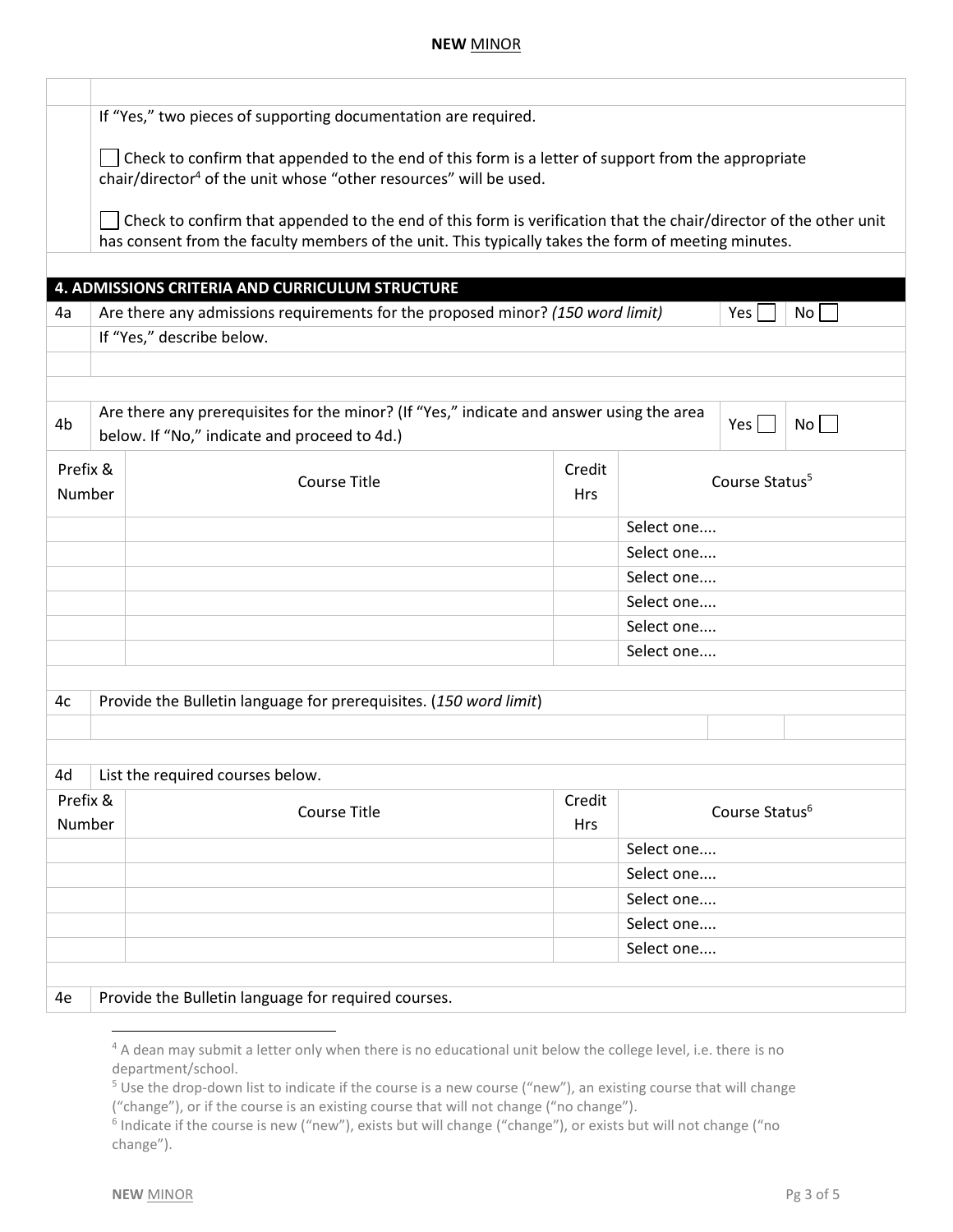| Are there any electives for the minor? (If "Yes," indicate and answer using the area<br>$Yes \mid \mid$<br>No<br>Credit<br>Course Status <sup>7</sup><br><b>Hrs</b><br>Select one<br>Select one<br>Select one                                                             |
|---------------------------------------------------------------------------------------------------------------------------------------------------------------------------------------------------------------------------------------------------------------------------|
|                                                                                                                                                                                                                                                                           |
|                                                                                                                                                                                                                                                                           |
|                                                                                                                                                                                                                                                                           |
|                                                                                                                                                                                                                                                                           |
|                                                                                                                                                                                                                                                                           |
|                                                                                                                                                                                                                                                                           |
| Select one                                                                                                                                                                                                                                                                |
| Select one                                                                                                                                                                                                                                                                |
| Select one                                                                                                                                                                                                                                                                |
| Select one                                                                                                                                                                                                                                                                |
|                                                                                                                                                                                                                                                                           |
|                                                                                                                                                                                                                                                                           |
|                                                                                                                                                                                                                                                                           |
| Information below does not supersede the requirement for individual letters of support from educational unit<br>administrators and verification of faculty support (typically takes the form of meeting minutes).                                                         |
| <b>Contact Person Name/Phone/Email</b>                                                                                                                                                                                                                                    |
|                                                                                                                                                                                                                                                                           |
|                                                                                                                                                                                                                                                                           |
|                                                                                                                                                                                                                                                                           |
|                                                                                                                                                                                                                                                                           |
|                                                                                                                                                                                                                                                                           |
|                                                                                                                                                                                                                                                                           |
|                                                                                                                                                                                                                                                                           |
|                                                                                                                                                                                                                                                                           |
|                                                                                                                                                                                                                                                                           |
|                                                                                                                                                                                                                                                                           |
|                                                                                                                                                                                                                                                                           |
| What is the total number of credit hours required for the minor? (e.g. 18 or 20)<br>If an explanation about the total credit hours is necessary, use the space below. (150 word limit)<br>Are there any other requirements for the minor? If "Yes," note below. (150 word |

<sup>&</sup>lt;sup>7</sup> Indicate if the course is new ("new"), exists but will change ("change"), or exists but will not change ("no change").